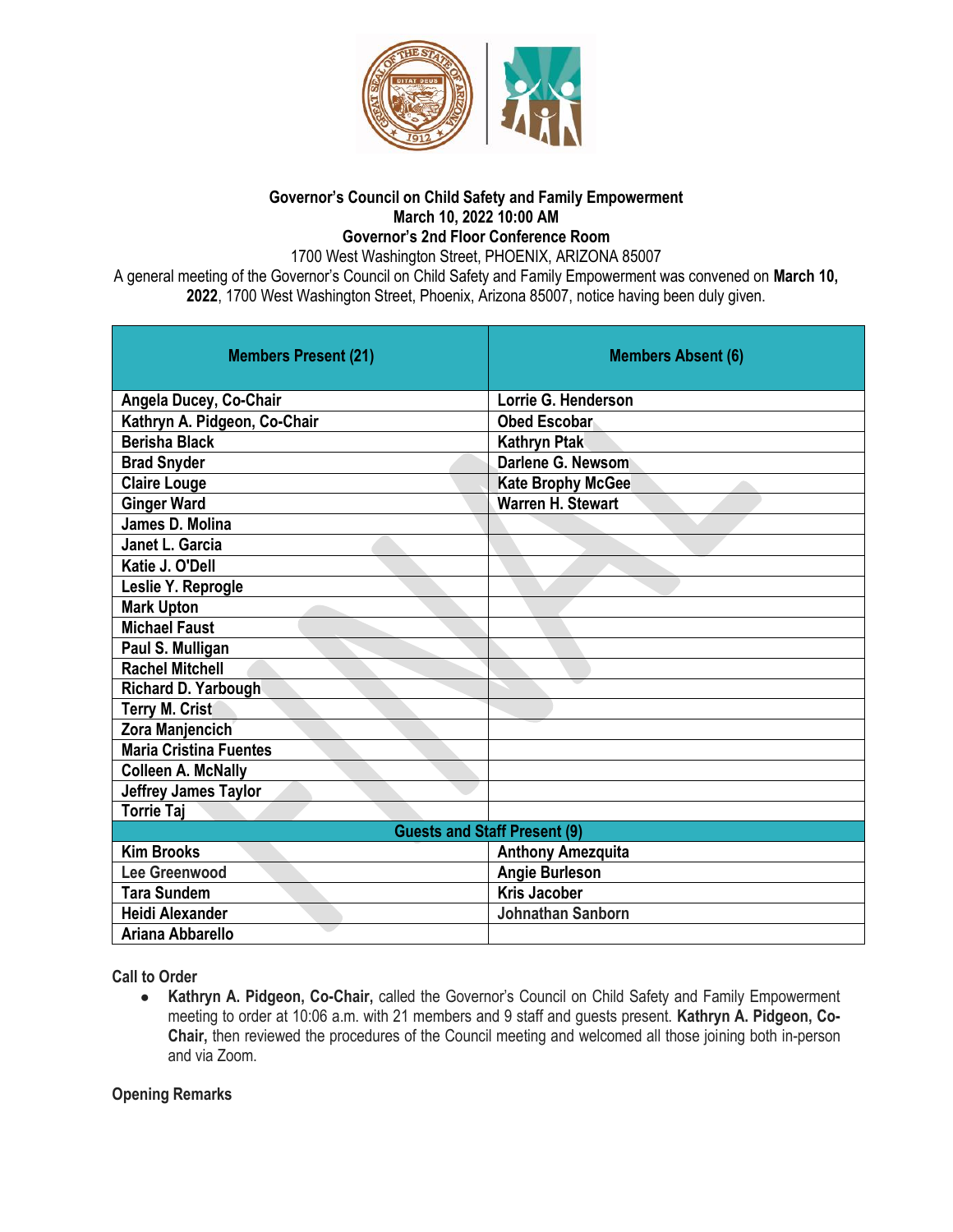*Governor's Council of Child Safety and Youth Empowerment 3/10/2022 Meeting Minutes Page 2 of 8*

> ● **Mrs. Angela Ducey, Co-Chair,** welcomed Councilmembers to the Council meeting and shared that it is great to be back in-person.

### **Roll Call**

● **Kathryn A. Pidgeon, Co-Chair,** conducted a roll call of the Council with quorum met.

### **Approval of Minutes**

- **Kathryn A. Pidgeon, Co-Chair,** requested a review of the **January 13,2022** meeting minutes.
	- o **Mark Upton** moved to accept the **January 13,2022** minutes.
	- o **Torrie Taj** seconded the motion.
	- $\circ$  The motion passed with no dissenting votes at 10:10 a.m.

### **Special Recognition**

- **Mrs. Angela Ducey, Co-Chair,** honored CarePortal on behalf of the Governor's Council on Child Safety and Family Empowerment as they have reached a milestone of impacting the lives of over 10,000 Arizona children and families. **Mrs. Angela Ducey, Co-Chair,** presented **Johnathan Sanborn** with a Commendation from Governor Doug Ducey for CarePortal's partnership and dedication to supporting Arizona's most vulnerable children and families.
- **Johnathan Sanborn** thanked **Mrs. Angela Ducey, Co-Chair,** and the Council for their recognition of CarePortal. **Mr. Sanborn** recounted CarePortal's launch at Grand Canyon University five years ago with Governor Ducey and stated that CarePortal is not the hero, they are the plumbing that provides the connection between Arizona churches and families in crisis and he noted the amazing work of these parties.

## **Arizona Friends of Foster Children Foundation**

- **Kathryn A. Pidgeon, Co-Chair,** introduced **Kris Jacober**, Executive Director of Arizona Friends of Foster Children Foundation (AFFCF) for a presentation on the services they provided to foster children. Before **Ms. Jacober** began her presentation, **Kathryn A. Pidgeon, Co-Chair,** shared that she was an AFFCF Board Member for 25 years and during her tenure **Ms. Jacober** took AFFCF to new heights in providing services to Arizona children. **Ms. Jacober** thanked **Kathryn A. Pigeon, Co-Chair**, for her praise and being a founding board member of the organization.
- **Ms. Jacober** began her presentation by sharing the mission of AFFCF and shared that for more than 38 years, the foundation has said yes to every request that has been within their guidelines with the first award being provided in 1984 for a music lesson for a child in Prescott, AZ. **Ms. Jacober** emphasized that the foster care landscape was different in 1984 as the majority of children in foster care lived with a foster family. In 2021, the majority of AFFCF awards were for summer camp. AFFCF also pays for a great deal of supplemental clothing due to the state's stipend of \$150 a year for clothing for each child in foster care.
- In 2014, the Keys To Success program launched in order to support youth transitioning out of foster care. It is estimated that in 2022, AFFCF will enroll 300 youth in Maricopa County with career development, education support and assistance finding a job. In total, 92% of youth in the Keys to Success program are employed and 96% of those old enough to attend college, are either in college, vocational schools or in post secondary education. **Ms. Jacober** explained that early in AFFCF's history, the Board felt that youth should continue to be supported after the age of 18 in their educational efforts through post-secondary scholarships. Currently, there are 70 AFFCF scholars at community colleges and universities. She further shared that in 2018, the Penson Fund was introduced and is earmarked for youth pursuing their post secondary education who experience an emergency situation such as emergency rental assistance, car repairs, technology needs, etc.
- **Michael Faust** asked **Ms. Jacober** if she could share what AFFCF did with funding from the Department of Child Safety (DCS) last year. **Ms. Jacober** stated that AFFCF uses federal funding received through the state to provide services to youth who have transitioned out of foster care. And since June of last year, AFFCF has been able to spend down almost \$3,000,000. From June 2021 through September 2021, funding was earmarked for youth up to 26 years old and from October 2021 through September 2022 funding is earmarked for youth ages 14 to 20 years of age. **Ms. Jacober** stated that the first round of funding was used primarily to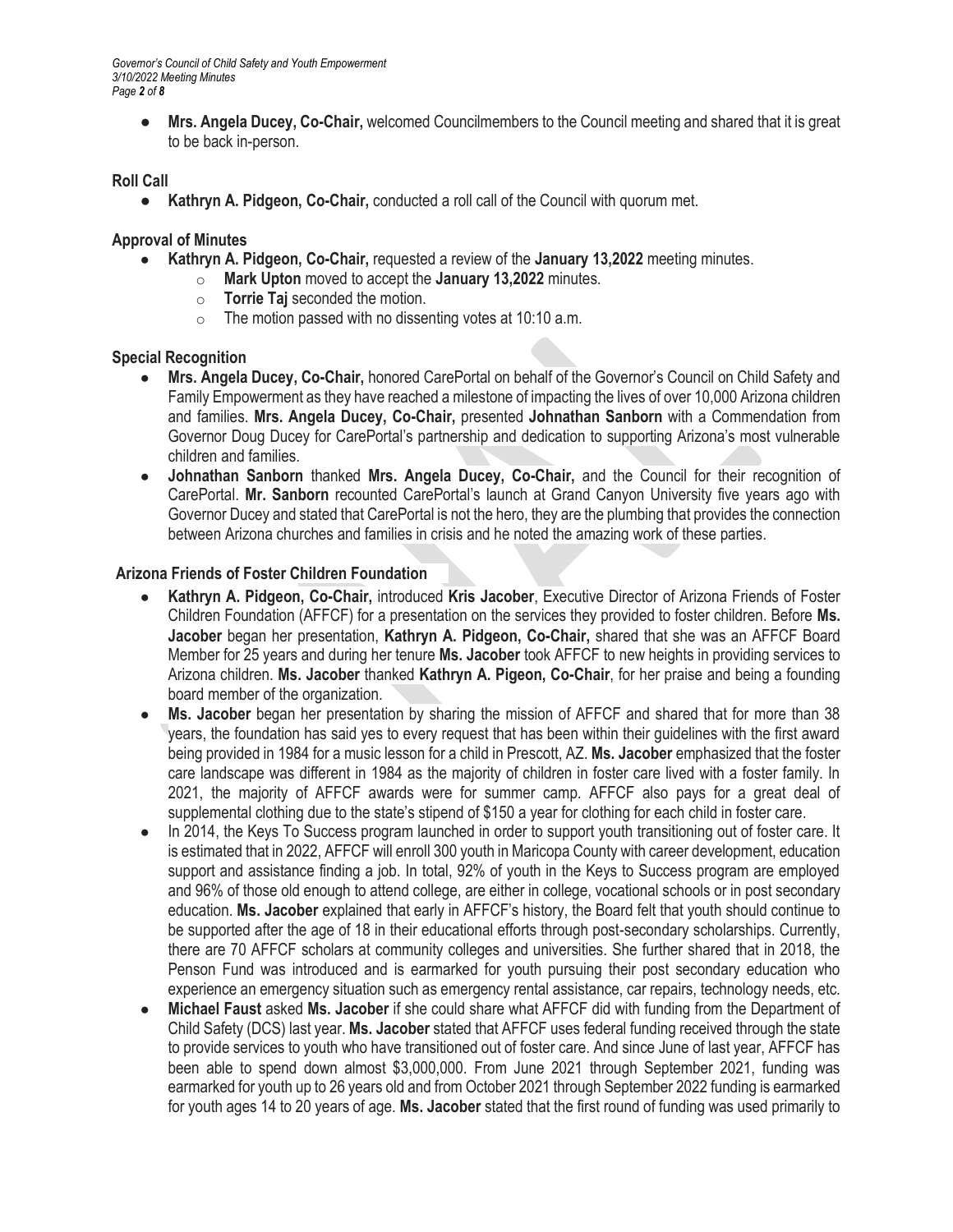support payment of rent, strollers and computers. During the second round of funding, they are now paying for a lot of driver education courses. **Michael Faust** added that this has been a learning experience for the state as the state experiences challenges with individual transactions and the state should be open to an alternative approach. More specifically, he noted the need to identify what community-based partners do well, what the state does well, and how agencies collaborate to provide necessary services. DCS and AFFCF are currently working on contracts for any youth turning 16 years old to attend drivers education classes. **Michael Faust** then asked **Ms. Jacober** if she could touch on the GCU activity in May. **Ms. Jacober** informed the Council that DCS, AFFCF and GCU are putting together a summit on May 19, 2022 for all qualified foster care organizations, faith based organizations and anyone else working in foster care to come together with the goal of sharing information about DCS' goals for kids and families and how they can work together as foster care stakeholders.

- **James D. Molina** thanked AFFCF for funding all 18 of his program participants to go to camp and the bikes they provided.
- The full presentation can be accessed a[t https://goyff.az.gov/meeting/cfse/2022/03/10.](https://goyff.az.gov/meeting/cfse/2022/03/10)

### **Hushabye Nursery**

- **Mrs. Angela Ducey, Co-Chair,** introduced **Tara Sundem,** Executive Director of Hushabye Nursery for a presentation on their work with babies and families experiencing maternal opioid use disorder and neonatal abstinence syndrome (NAS). **Mrs. Angela Ducey, Co-Chair,** went on to say that Michelle Moore and Sandy Metzler from Mother's Grace, an organization that she is involved with, went for a tour of Hushabye Nursery and when asked what their takeaway was they stated: homelike, warm, nurturing, and mothering. **Ms. Sundem** thanked **Mrs. Angela Ducey, Co-Chair,** for her feedback and for asking Hushabye Nursery to present to the Council.
- **Ms. Sundem** began her presentation by sharing that Hushabye's care model transitioned from 'save the babies' to 'save the families' through a deeper understanding of Adverse Childhood Experiences (ACEs). Hushabye Nursery questioned how they can help a baby that is born with at least two adverse childhood experiences and how to prevent them from having four or more ACEs. This knowledge led to a change in services provided since Hushabye opened in November 2020. **Ms. Sundem** then shared that it is estimated that a baby is born exposed to substances every 15 minutes and that she believes this number to be low as there are many home births and many families are not mandatorily drug tested. She then shared a video of a newborn baby experiencing withdrawal and stated that five years ago Hushabye Nursery was only seeing a handful of these babies in the newborn intensive care unit (NICU). In contrast, last week St. Joseph's Hospital had 16 babies suffering from withdrawal from just one Medicare provider. **Ms. Sundem** went on to describe the withdrawal symptoms babies experience and shared that these babies are often only able to sleep in blocks of 5-10 minutes. For some babies, the withdrawal process can take months. Hushabye's mission is not just to make it easier for babies initially, but to make sure that by the time they enter Kindergarten they know more about their developmental delays and deficits. Hushabye does not yet have outcome data in this arena, but their hope is that they have built trust with their families and that they will continue accessing services through Hushabye, and in the process, outcome data will be collected. Currently, Hushabye meets moms and dads prenatally that are struggling with substance and dealing with an unplanned pregnancy. Hushabye strives to de-stigmatize substance use, meet families where they are, and provide resources with the help of community partners. Hushabye has found that when they meet families prenatally, babies are healthier at delivery.
- **Ms. Sundem** described the Hushabye Opioid Pregnancy Preparation and Empowerment program (HOPPE) which engages with parents prenatally, connecting them with services and support through the HOPPE program. Program participants are able to provide verification of what they have accomplished throughout their pregnancy to their providers and case managers, such as drug court hearings, safe sleep classes, car seat safety courses, etc.
- **Ms. Sundem** then explained the difference between the NICU model of care and Hushabye's model of care. Hushabye's model treats babies in quiet, dark, calm environments with private nurseries where moms and dads can stay 24/7. Hushabye staff understand opioid use disorder (OUD) and medicated assisted treatment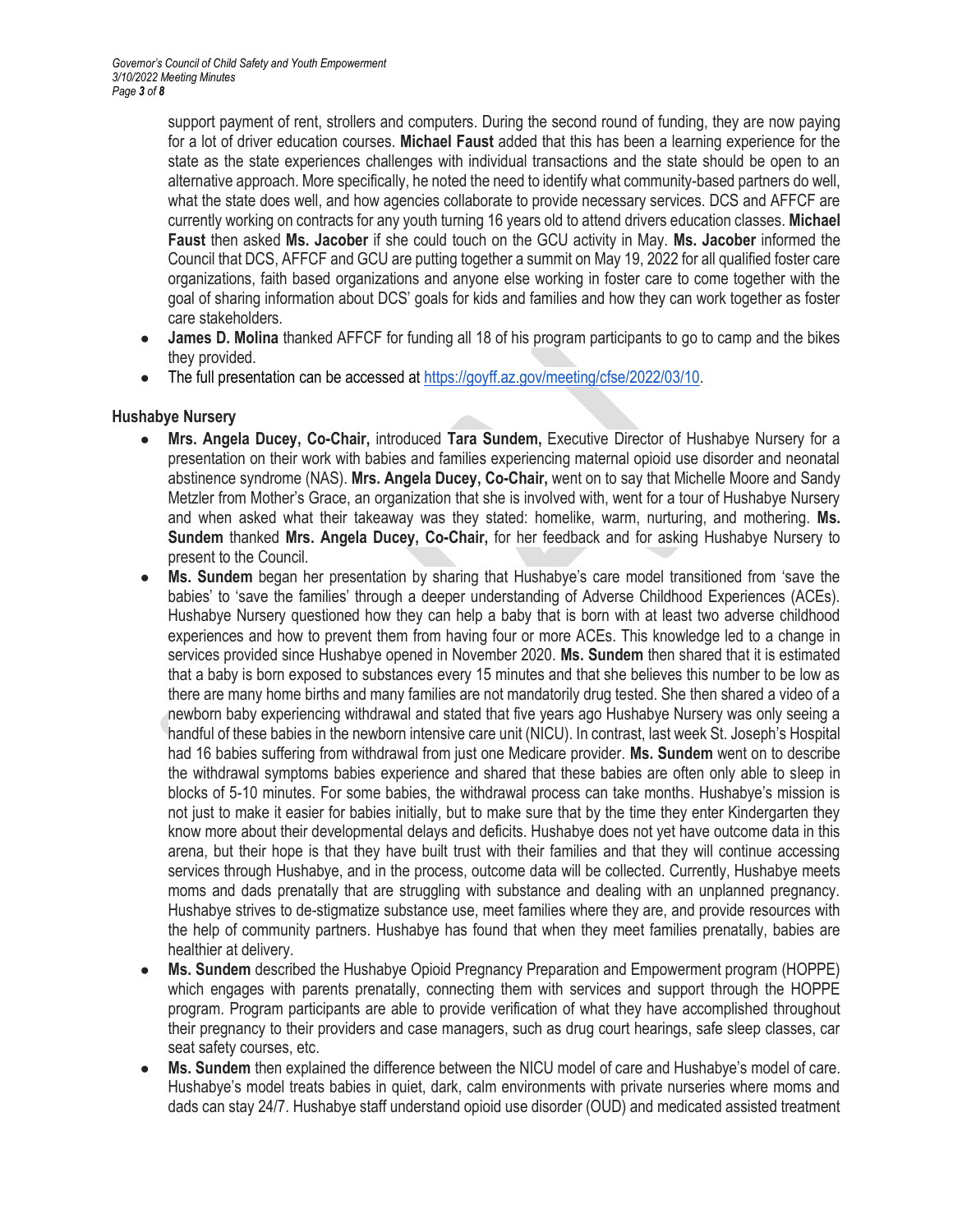(MAT). Case managers, as well as peer support specialists, are also located on-site and trained to support families working with DCS. The average length of stay for NAS infants at Hushabye is seven days while the average stay in the NICU is 22 days. AHCCCS is the insurance provider for 95% of Hushabye families. Hushabye's cost is \$1,000 a night compared to \$7,000 at a NICU, with an average stay at a NICU costing between \$40,000 to \$60,000. **Ms. Sundem** concluded that since the Nursery opened in November 2020, they have served 235 babies.

- **Berisha Black** asked how long Hushabye works with families after they leave the hospital. **Ms. Sundem** shared that they work with families as long as the families want to engage with them. Hushabye conducts follow-up appointments with families at 48 hours, a week, two weeks, a month, and along the immunization schedule. Additionally, they work very closely with the developmental follow-up clinics so families do not fall through the cracks.
- **Jeffrey James Taylor** stated how impressed he was with the presentation and appreciates that Hushabye continues to work with families during a relapse. He also provided a brief explanation of the Opioid Act enacted four years ago, sharing that the current cost of fentanyl on the streets is \$2-\$3, compared to the Oxycontin equivalent of \$60. He stated that the issue is going to get worse before it gets better and he honors the work that Hushabye is doing. **Ms. Sundem** shared one mother's success story, stating that at fifteen weeks pregnant the mother worked with Hushabye to be admitted into a detox facility and she is in the process of going into a residential rehabilitation upon release.
- **Mrs. Angela Ducey, Co-Chair,** asked how most of the moms come to Hushabye prenatally. **Ms. Sundem** replied that the majority of prenatal referrals are from the MAT programs, community medical services and intensive treatment systems.
- **Claire Louge** asked if Hushabye interfaces with the Safe, Healthy Infants, Families Thrive (SHIFT) initiative. **Ms. Sundem** stated that they are on the SHIFT collaborative as they were one of the members that began the initiative. SHIFT is a Maricopa collaborative that works with pregnant families experiencing OUD or SUD and connects them to resources when the baby is born to help achieve the best outcomes possible.
- **Michael Faust** asked for clarification regarding the number of babies safely discharged to a biological parent. **Ms. Sundem** replied that she believes around ⅔ of the babies served through Hushabye

are discharged to a biological parent, but she can get **Michael Faust** the true number at a later time. **Michael Faust** then asked which ACC plans Hushabye is contracted with. **Ms. Sundem** replied five out of the seven. **Michael Faust** mentioned including this information in the statewide child abuse and neglect prevention plan.

- **Torrie Taj** thanked **Ms. Sundem** for her work the past five to six years and her ambition to find a model that works.
- **Kathryn A. Pidgeon, Co-Chair,** asked if they have a need for volunteers. **Ms. Sundem** answered yes as they need people to cuddle and hold babies, host baby showers and work in the baby boutique. **Kathryn A. Pidgeon, Co-Chair,** then asked how individuals interested in volunteering can connect with Hushabye. **Ms. Sundem** shared that anyone interested can visit Hushabye.org and look into the volunteers tab that lists opportunities.
- The full presentation can be accessed a[t https://goyff.az.gov/meeting/cfse/2022/03/10.](https://goyff.az.gov/meeting/cfse/2022/03/10)

# **ACE's Consortium and Resiliency Council**

● **Kathryn A. Pidgeon, Co-Chair,** introduced **Angie Burleson**, Executive Director of the ACE's Consortium and Resiliency Council for a presentation on their current initiatives. **Ms. Burleson** thanked the Council for being able to present. **Ms. Burleson** went on to say that studies have shown that a child needs to have one supportive caring adult in their life and Hushabye's family model is taking that approach to mitigate childhood trauma and the impacts of ACEs. **Ms. Burleson** began her presentation by providing a history of the ACE's Consortium as a grassroots organization in 2007. The Consortium is composed of a Trauma Sessions in School Committee, a Rural Community Committee, Healing Historical Trauma Committee, Interfaith Committee, and Training Workgroup. All of the work is done through these committees/workgroups and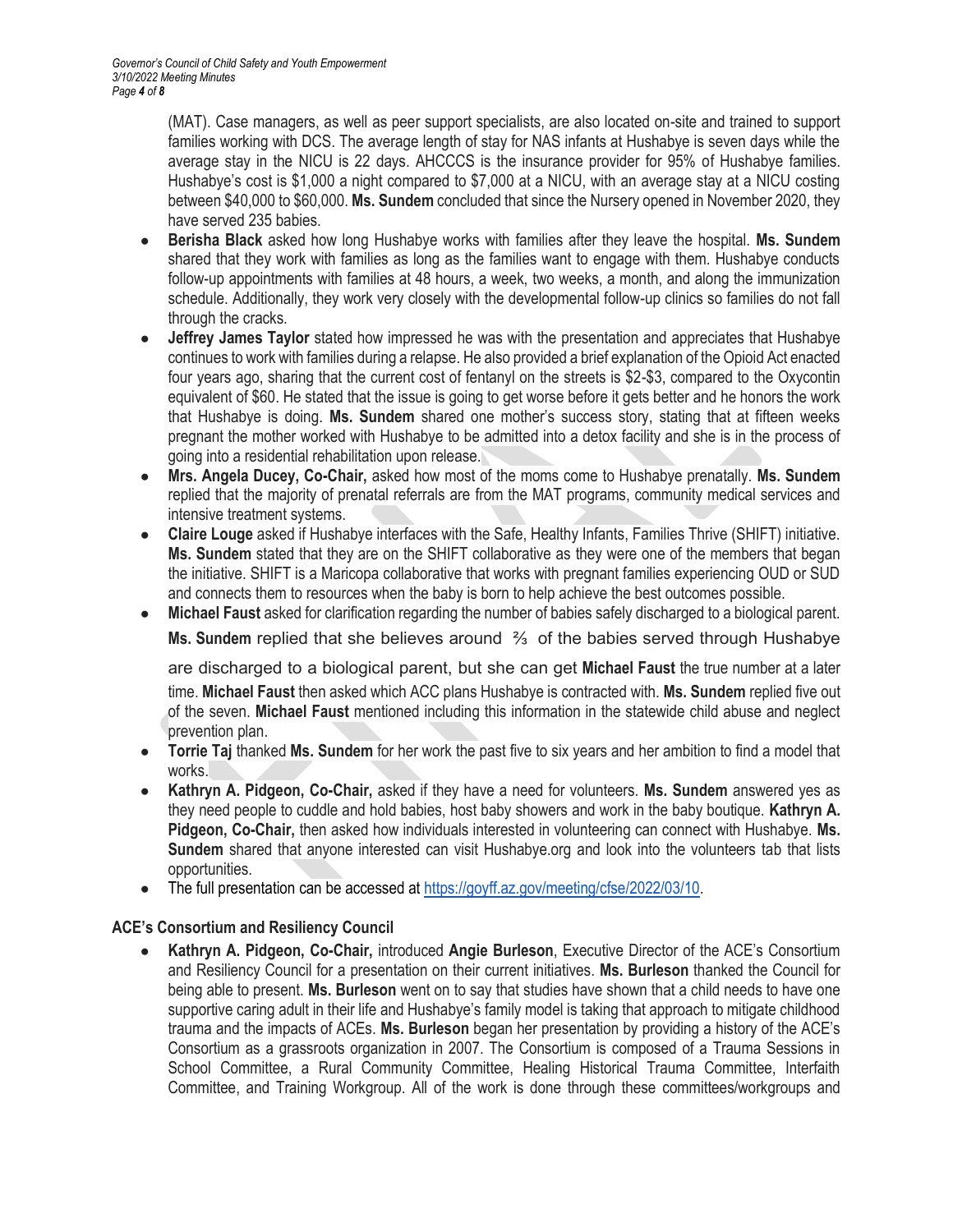focuses on the needs of the community and the best ways to support efforts to mitigate the impact of ACEs. The Consortium does this through statewide community events.

- May is Trauma Awareness Month and the Consortium will be hosting rural community events to discuss what trauma and resilience looks like. The Consortium has also been involved in advocacy, including reviewing policies, procedures and legislative items that the Consortium can support to help adults and children throughout the state. The Consortium is working with Arizona Health Improvement Plan, Pandemic Recovery and Resilience to build out the statewide ACEs awareness plan, which brings together stakeholders from across the state to identify gaps and how to best provide support. **Ms. Burleson** went on to discuss the success of the Consortium's training of trainers certified program, which was created at the end of 2019. In early 2020, the pandemic hit and they had to pivot from in-person facilitation to online meetings. To date, 308 individuals across Arizona have been trained to be certified ACEs trainers, along with individuals from other states.
- **Ms. Burleson** went on to explain that over the past six to seven years, the Consortium has been working with Trauma Sensitive Schools to review how ACEs awareness can be incorporated into the school environment. A result of this effort is the Resilience Coordinating Council, a newly created council funded through the Vitalyst Health Foundation Spark Grant. The council was created in response to Vitalyst's Trauma Sensitive Schools Report in 2020, a statewide assessment reviewing what trauma-informed practices were taking place in schools, the incoming knowledge level of staff, and identification of gaps in knowledge. The goal of the Council is to bring stakeholders together to discuss ways to bring initiatives forward. Lastly, **Ms. Burleson**  announced that the Consortium was recently awarded a grant from the Maricopa County Health Department to conduct a Maricopa Countywide ACEs Training program, focusing on schools, community organizations and youth. For schools, there are three levels of training depending on their staff's incoming knowledge level. These levels include: 12 hrs of training for the entire year for those with no knowledge; 8 hrs of training for the entire year for those with little understanding; and 4 hrs of training for the entire year for those with high understanding.The Consortium is also able to provide stipends for identified trauma-informed ambassadors within schools who provide wrap around support to school staff. The Consortium is partnering with Candelen to facilitate training with certified ACEs trainers. More information on this program can be found at [https://azaces.org/maricopa.](https://azaces.org/maricopa)
- **James D. Molina** thanked **Ms. Burleson** for what the Consortium is doing and asked if there is a cost associated with the school training. **Ms. Burleson** answered that there is no cost and that there are mini grants available for schools to receive \$30/hour for staff, up to 25 staff. **James D. Molina** then asked if he could get a copy of the presentation digitally. **Maria Cristina Fuentes** responded that all materials will be posted on the GOYFF website after the meeting.
- The full presentation can be accessed a[t https://goyff.az.gov/meeting/cfse/2022/03/10.](https://goyff.az.gov/meeting/cfse/2022/03/10)

## **ASU Preparatory Academy at Pilgrims Rest**

- **Mrs. Angela Ducey, Co-Chair,** introduced **Heidi Alexander**, principal of ASU Preparatory Academy Pilgrim Rest for a presentation on the launch of ASU Preparatory Academy at Pilgrim Rest.
- Ms. Alexander began her presentation by sharing part of her personal story concerning her ACE score. She was a part of the foster care system, a mom in poverty, and education was an equalizer in her life. **Ms. Alexander** then explained Pilgrim Rest's relationship with Arizona State University (ASU) and the mission of the academy. ASU Preparatory Academy at Pilgrim Rest is a science, technology, engineering, arts, and mathematics (STEAM) school. In education, traditionally there are individualized learning plans, reserved for students with exceptional abilities and for students in special education. The ASU Preparatory Academy model provides every child that same level of intentional individual planning of learning. Families, teachers and the children are included in the creation of their individualized plans and the children monitor their plan goals. **Ms. Alexander** highlighted their partners, Rosie's House, where families can send their children for low to no cost for additional music instruction, a snack,a place to do homework, and a place to stay safely until 6 p.m. **Ms. Alexander** highlighted EastLake Park and its historical significance in the African American community including speeches from Booker T. Washington and Dr. Martin Luther King Jr. at Tanner A.M.E. across the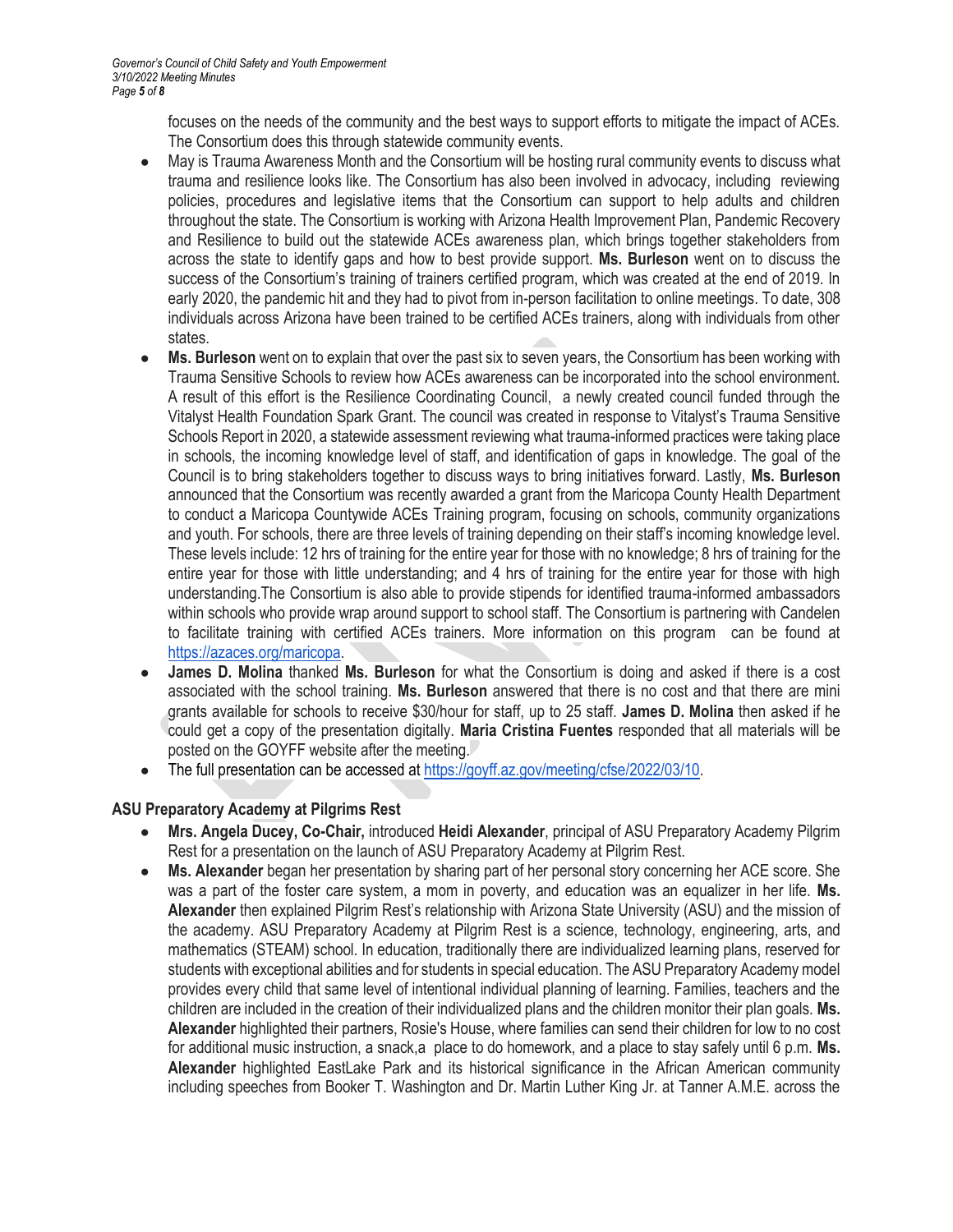street. In partnership with Pilgrim Rest, Eastlake Park, for \$25 a year, provides social-emotional support and recreational activities to families after school from 3:30 p.m. to 6 p.m. in collaboration with other organizations.

- At Pilgrim Rest, the arts are a large focus in student learning plans. Every child takes part in this musical component and each child receives their own instrument. Additionally, visual arts are part of the curriculum. Curriculum will include art history, art techniques and highlighting artists of color. Lastly, **Ms. Alexander**  highlighted that 6th grade was added to the school due to parent requests. Additionally, a peer leadership and mentoring program was added, which allows older students to mentor younger students and provide academic support. As a caveat, **Ms. Alexander** stated that sometime in the near future Pilgrim Rest believes that they will be the only school in the country that will have a fully immersive, almost metaverse experience, for students to step into.
- **Mrs. Angela Ducey, Co-Chair,** asked if this year was Pilgrim Rest's first full year. **Ms. Alexander** answered the school is scheduled to open in August 2022 and that this was her first full year as the Founding Planning Principal, using this first year to create relationships with the community and planning for the school.. **Mrs. Angela Ducey, Co-Chair,** then asked how many children can be accommodated per grade. **Ms. Alexander** answered that Pilgrim Rest can accommodate three classes per grade level, 25-27 students per class, up to 400 total students.
- **Richard D. Yarbough** thanked **Ms. Alexander** for the wonderful presentation and stated that they are on the cusp of introducing some technology to the school that will make ASU Preparatory Academy at Pilgrim Rest the only school in the country that has this educational tool. Pilgrim Rest is an unprecedented collaboration of community partners who are making this a reality as they have been working with ASU for over five years and have received a strong embrace from the community. Many concepts in the school have come from things that have been discussed during Council meetings, including no out of school suspensions and staff to be trained in ACEs/trauma-informed care in order to put students in a position of success, not failure. They have seen an erosion of things like young people looking up to elders and in order to address that, the peer leadership and mentoring program was put in place with grade intervals. Pilgrim Rest will be partnering with ASU Prep's middle and high school students to mentor their 5th and 6th graders. **Ms. Alexander** stated Pilgrim Rest's overarching philosophy is to pull children in, regardless of their age, as they need our love, concern and very best.
- The full presentation can be accessed a[t https://goyff.az.gov/meeting/cfse/2022/03/10.](https://goyff.az.gov/meeting/cfse/2022/03/10)

## **Update from DCS**

- **Kathryn A. Pidgeon, Co-Chair,** introduced **Michael Faust**, the Director for the Arizona Department of Child Safety for an update from the department.
- **Michael Faust** thanked **Kathryn A. Pidgeon, Co-Chair,** for her introduction and began his presentation by highlighting that every industry is experiencing labor shortages and DCS is no exception. DCS staff go into communities 4,000 a month to engage with families even though DCS currently has the lowest number of specialists since Director Faust stepped into this role seven years ago. Call volume was depressed in the early stages of the pandemic but it is now higher than pre-pandemic numbers at about 4,000 reports a month. **Michael Faust** shared that the state is responding to every call that they get but is limiting their role in families lives, intervening only when necessary with the families who need that level of intervention. Currently, DCS specialists are keeping pace with the amount of cases that are being opened and closed, to prevent a backlog. Overall there is a 10% increase in all reports compared to the previous year. DCS is not sure if this is due to the needs of the community or the emergence from the pandemic. What DCS does know is that there is a significant increase in the number of reports from school sources. **Michael Faust** believes this is due to kids not attending school in-person and now that they are, reports are up. However, DCS expects these numbers to equalize as time moves forward and this will allow DCS to have a better understanding of need or greater level or reporting. **Michael Faust** then mentioned the work DCS is doing with **Rachel Mitchell** in creating a statewide standardized mandated reporter training that will be delivered to educators and made available to churches and medical professionals. **Michael Faust** then mentioned that **Claire Louge** and the team at Prevent Child Abuse Arizona are working on supplemental training for those mandated reporters who believe that calling the hotline is the pathway to services. There was also an increase in the number of reports from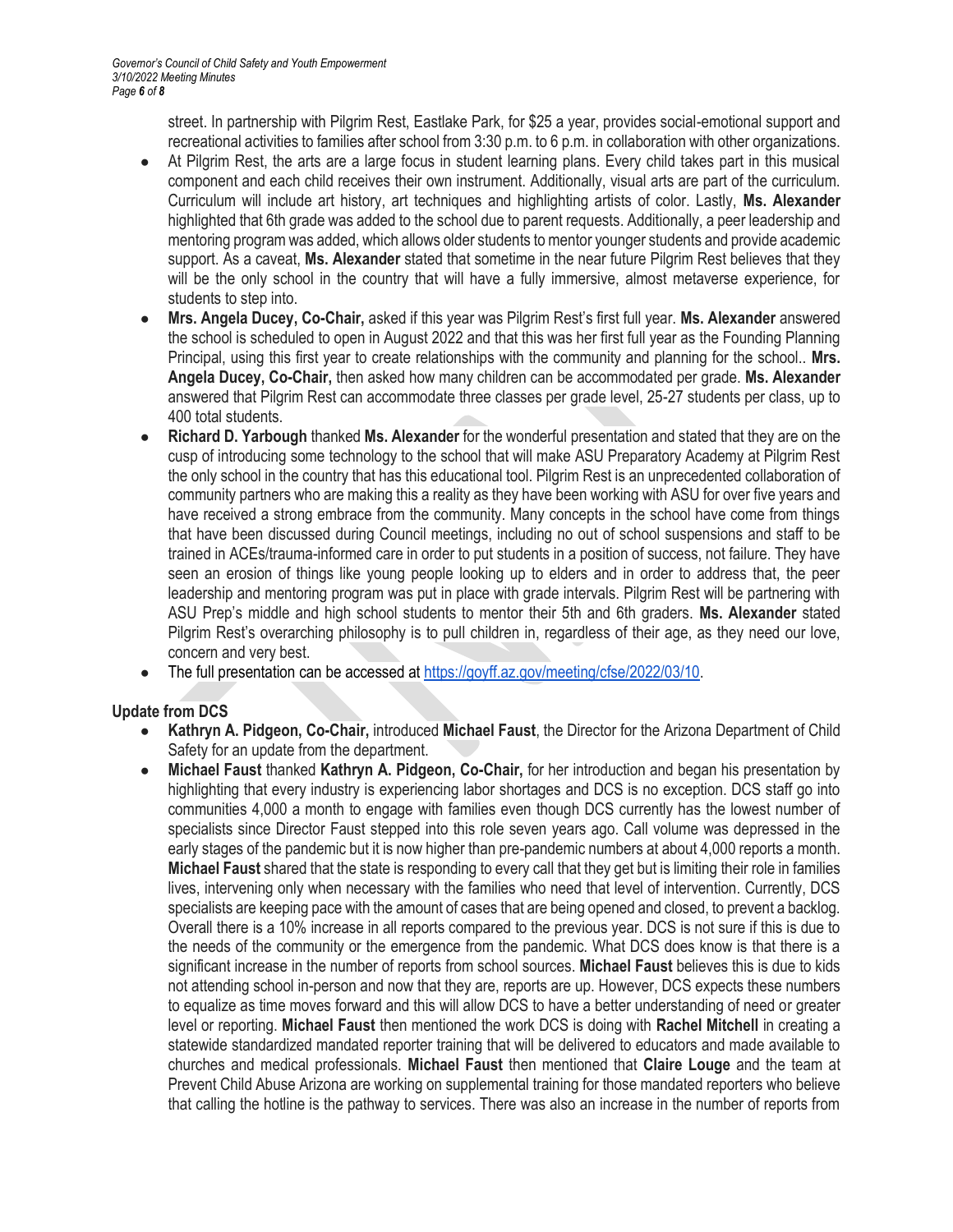law enforcement directly related to domestic violence, which is now beginning to level out. **Michael Faust** added that there needs to be more work done on interventions to properly engage families and keep families together. **Michael Faust** went on to explain that he is not advocating that any family stay together if they are being abused and harmed. However, treatment is necessary for healing. Separation might be important in the short term, or in the immediacy, but healing absolutely needs to be included. **Michael Faust** shared that in 2016, 1,000 kids a month would enter out-of-home care. Currently, 600-625 kids are entering out-of-home care each month. He believes there are still less intrusive interventions such as serving more families in-home which takes a little more creativity and brings stakeholders together.

- In August 2019, more kids were placed in kinship care and less in community foster care. This was a significant shift as the majority of kids in Arizona, historically, resided with community foster care. **Michael Faust**  mentioned that he is not advocating for one over the other, but what he is saying is that if kids can be kept with their families then that is what is desired. There is always a role for community foster families. Currently there are about 6,200 kids placed with kinship families and he thanked Governor Ducey for advocating for an increase in the kinship stipend and for challenging the state to do a more effective job at licensing kin so more support can be provided. Currently, 56% of kids are with family, 46% are with unlicensed (primary kinship) and 10% are with licensed foster families**. Michael Faust** believes it is possible to increase the number of kids placed with family to 65%-70% if the state needs does a better job of bringing awareness to the need. There are currently 1,800 kids in congregate care facilities and **Michael Faust** believes that number should be far less. Once again, there is a role for congregate care, but thought should go into specialization, and identifying the right kids for congregate care and how those kids are being supported to ultimately join with family. Lastly, **Michael Faust** talked about runaway youth and shared the biggest dangers they face are trafficking and substance use.
- In 2018, there were 700 kids in extended foster care and currently there are 1,250. DCS' goal is to serve 100% of all kids who turn 18 years old for three additional years, find them a safe place to stay, build a skill that differentiates them from their peers, and help them build lasting adult relationships.
- **Michael Faust** thanked **Kris Jacober** for her presentation earlier on AFFCF and stated that many of her key points will be highlighted during the GCU Summit on May 19th.
- **Maria Cristina Fuentes** added that they will have a robust presentation ready for the GCU Summit highlighting the key issues discussed during today's Council meeting.
- **James D. Molina** asked what time the GCU Summit is on May 19th. **Michael Faust** answered that he did not currently know the time of the GCU Summit.
- **Jeffrey James Taylor** then provided an update to the Council on the Parity for Foster Children Placed with Kin Bill. The bill passed the House on a 52-7 vote and was passed by the Senate Appropriations Committee on a 11-1 vote. The bill is expected to be on the Governor's desk shortly.
- The full presentation can be accessed a[t https://goyff.az.gov/meeting/cfse/2022/03/10.](https://goyff.az.gov/meeting/cfse/2022/03/10)

## **Workgroup Updates**

- **Mrs. Angela Ducey, Co-Chair,** introduced **Claire Louge**, Chair of the Prevention Workgroup, for an update on the workgroup. **Clair Louge** updated the Council that in the fall of 2021, the workgroup toured New Freedom Facility, a large facility for those reentering society from the prison system. Additionally, there is an effort to bring Triple P-Positive Parenting Program services as part of New Freedom's broad array of services for parents.
	- o **Jeffrey James Taylor** stated that he has toured the facility two or three times with members from the Governor's Office and it is phenomenal what the program is doing by providing recovery groups for around 300 people. The size of the program concerned him initially but the organization is knowledgeable and they don't overmanage nor undermanage and it is a true community of recovery and re-entry.
	- o **Mrs. Angela Ducey, Co-Chair,** asked if the program was male and/or female. **Claire Louge** responded that the program is both male and female and that everyone that works there is a former inmate.